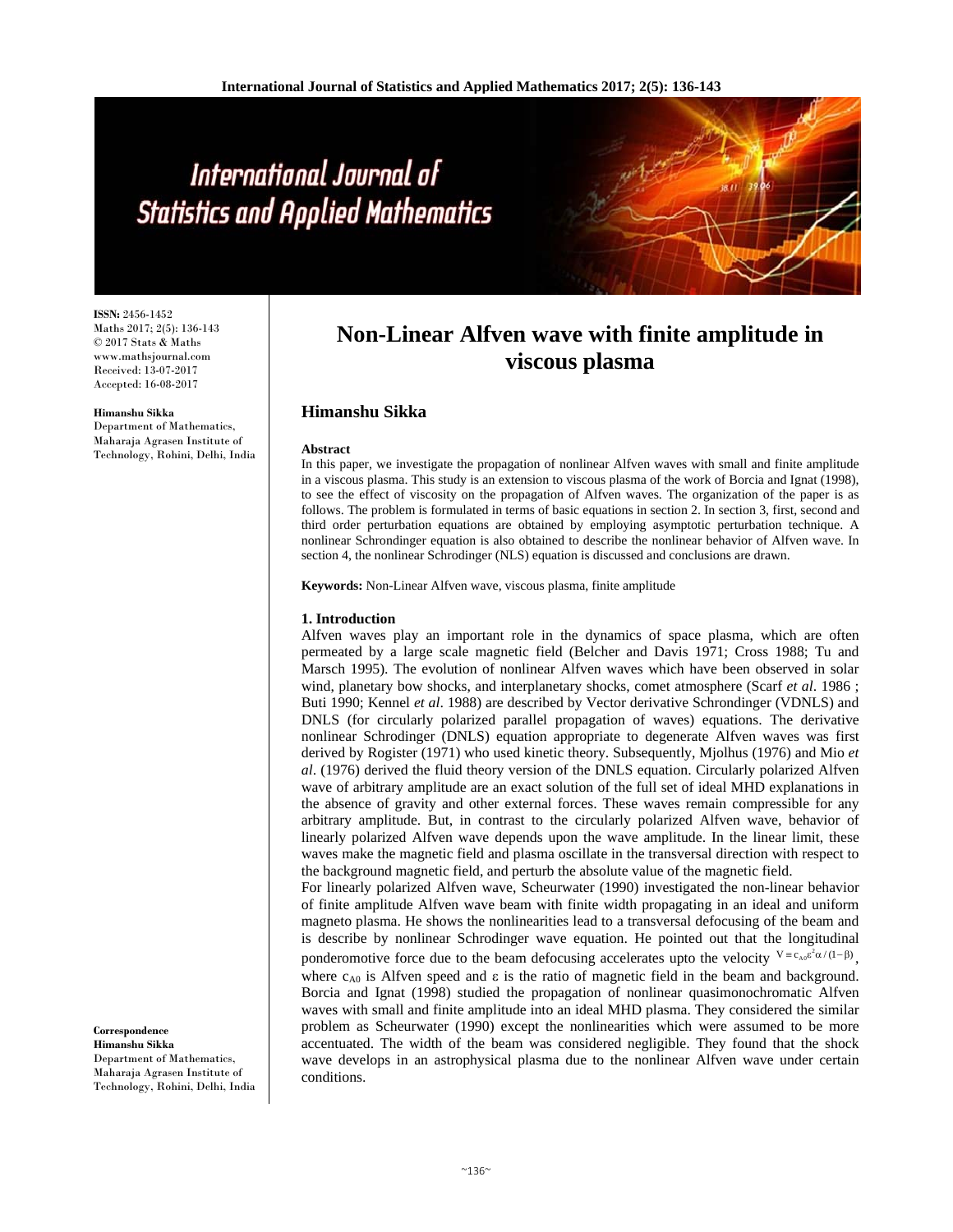#### **2. Formulation of the problem**

We consider a viscous compressible plasma and the plasma motion is governed by the MHD equations mass conservation equation

$$
\frac{d\rho}{dt} + \rho \nabla \cdot \mathbf{v} = 0 \tag{1}
$$

Momentum equation

$$
\rho \frac{dv}{dt} = -\nabla p + \frac{1}{4\pi} (\nabla \times \mathbf{B}) \times \mathbf{B} + \mu (\nabla^2 \mathbf{v} + \frac{1}{3} \nabla (\nabla \mathbf{v}))
$$
\n(2)

Induction equation

$$
\frac{\partial \mathbf{B}}{\partial t} = \nabla \times (\mathbf{v} \times \mathbf{B}) \tag{3}
$$

Equation of state

$$
\frac{dp}{dt} + pc_{s0}^2 \nabla \cdot \mathbf{v} = 0
$$
\n(4)

Here  $\rho$  is the plasma density, v is the velocity, p is the plasma pressure and B is the induction of the magnetic field. We consider the equilibrium state in which the ambient magnetic field is taken to be uniform and directed along the z-axis. The

,

other parameters of the plasma in the unperturbed state are given by,  
\n
$$
\vec{v} = 0
$$
,  $\rho = \rho_0$ ,  $\vec{p} = \vec{p}_0$ ,  $\vec{B} = \vec{B}_0 = B_0 \hat{z}$ ,  $(B_0 = const)$ 

#### **3. The perturbation procedure**

We assume plasma perturbations restricted along z-axis. Since the perturbation is caused by a low frequency, small amplitude Alfven wave propagating along z-axis, so the dependence of the perturbation is considered only on z and t. Using derivative expansion method (Jeffrey and Kawahara 1982; Swanson) the medium perturbations are expanded into asymptotic series

$$
W(z, t, \varepsilon) = \sum \varepsilon^{n} W_{n}(z_0, z_1, \dots z_N, t_0, t_1, \dots, t_N) + O(\varepsilon^{N+1})
$$
\n
$$
y(t, t, \varepsilon) = \sum \varepsilon^{n} W_{n}(z_0, z_1, \dots, z_N, t_0, t_1, \dots, t_N) + O(\varepsilon^{N+1})
$$
\n
$$
(5)
$$

where  

$$
z_n = \varepsilon^n z_0
$$
,  $t_n = \varepsilon^n t_0$ ,

and W<sub>0</sub>, W<sub>n</sub>/W<sub>n-1</sub> are bounded for each  $z_n$  and  $t_n$ . The weakness of the nonlinearity is described by the nondimensional parameter  $r(r < 1)$ . As the dependent variables  $(v_y)_{m}$ ,  $(v_z)_{n}$ ,  $p_m$ ,  $p_n$ , and  $(B_y)_{m}$  denoted by W, are represented by the expansion given below  $\sum$  $\sum_{i=1}^{n}$ 

$$
\frac{\partial W}{\partial t} = \sum \varepsilon^{n} \frac{\partial W}{\partial t_{n}} \frac{\partial W}{\partial z_{n}} \tag{6}
$$

For simplicity it is assumed that the perturbations z-axis we negligible and the magnetic field along z is given by  $B_z = B_0$  = constant. Substituting equations (5), (6) and (7) into equations (1)-(4) and equating the coefficients of each power of  $\varepsilon$  on both the sides of the corresponding equations, we obtain first order, second order and third order perturbation equations.

The first order,  $O(\varepsilon)$  equations, are

$$
\frac{\partial \mathbf{v}_{y1}}{\partial t_0} = \frac{\mathbf{B}_0}{4\pi \rho_0} \frac{\partial \mathbf{B}_{y1}}{\partial z_0} + \mathbf{v} \frac{\partial \mathbf{v}_{y1}}{\partial t_0^2} \frac{\partial \mathbf{F}_{y2}}{\partial t_0} \tag{8}
$$

$$
\frac{\partial \mathbf{v}_{z1}}{\partial t_0} = \frac{1}{\rho_0} \frac{\partial \mathbf{p}_1}{\partial z_0} + \frac{4}{3} \mathbf{v} \frac{\partial^2 \mathbf{v}_{z1}}{\partial z_0^2} \n\frac{\partial \mathbf{B}_{y1}}{\partial t_0} = \mathbf{B}_0 \frac{\partial \mathbf{v}_{y1}}{\partial z_0}.
$$
\n(9)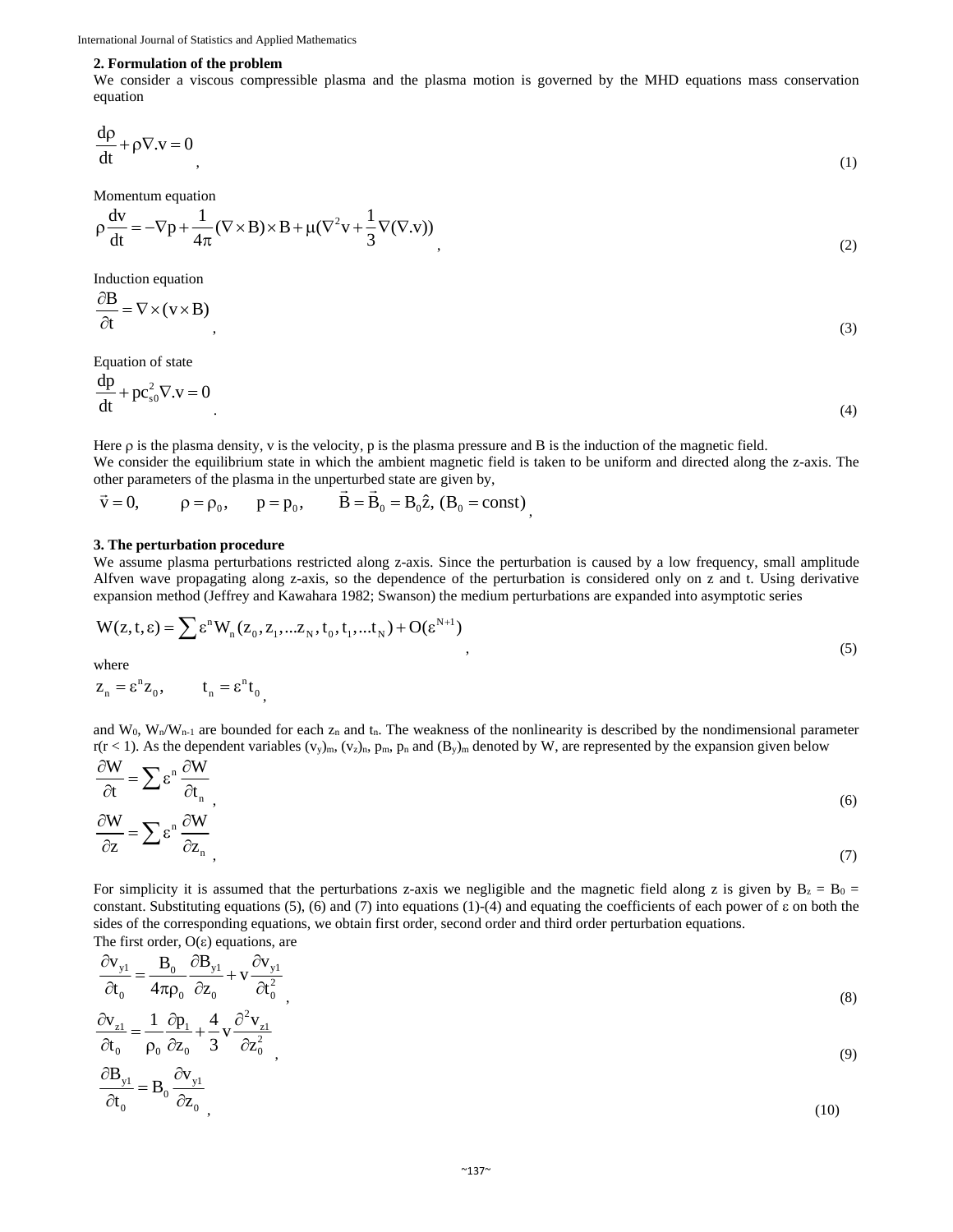$$
\frac{\partial \rho_1}{\partial t_0} = \rho_0 \frac{\partial v_{y1}}{\partial z_0}
$$
\n
$$
\rho_1 = \rho_0 \frac{\partial v_{y1}}{\partial z_0}
$$
\n(11)

$$
\frac{\partial \rho_1}{\partial t_0} = -\rho_0 c_{s0}^2 \frac{\partial v_{z1}}{\partial z_0},\tag{12}
$$

The solution for the Alfven mode obtained from the equations  $(8)-(12)$  is

$$
B_{y1} = A_y(t_1, t_2, t_3, ..., z_1, z_2, z_3, ...)e^{i\theta} + c.c.
$$
\n(13)

$$
v_{y1} = \frac{B_0 \omega}{4\pi \rho_0 k v_A^2} (A_y e^{i\theta} + c.c.)
$$
\n(14)

$$
v_{z1} = \rho_1 = p_1 = B_{z1} = 0
$$
\n(15)

Here A<sub>y</sub> represented the complex amplitude of B<sub>y1</sub>, c.c. denotes the complex conjugate of the preceding term,<br> $\theta = kz$ 

$$
\theta = kz_0 - \omega t_0,
$$
  

$$
v_A = \sqrt{\frac{B_0^2}{4\pi \rho_0}},
$$

Frequency  $\omega$  and wavenumber k are related by  $\omega^2 - k^2 v_A^2 + i v k^2 \omega^2 = 0$  (16)

Which is the dispersion relation for linear Alfven waves propagating in viscons plasma. The second order,  $O(\varepsilon^2)$  perturbations, equations are<br>  $(2x - 3x)$   $2x - 3x$   $2x - 3x$   $2x - 3x$   $2x - 3x$   $2x - 3x$ 

$$
\rho_0 \left( \frac{\partial v_{y2}}{\partial t_0} + \frac{\partial v_{y1}}{\partial t_1} \right) + \rho_1 \frac{\partial v_{y1}}{\partial t_0} + \rho_0 v_{z1} \frac{\partial v_{y1}}{\partial z_0} = \frac{B_0}{4\pi} \left( \frac{\partial B_{y2}}{\partial z_0} + \frac{\partial B_{y1}}{\partial z_1} \right) + \rho_0 v \frac{\partial^2 v_{y2}}{\partial z_0^2} + 2\rho_0 v \frac{\partial^2 v_{y1}}{\partial z_0 \partial z_1} + \rho_1 v \frac{\partial^2 v_{y1}}{\partial z_0^2},
$$
\n
$$
\rho_0 \left( \frac{\partial v_{z2}}{\partial t_0} + \frac{\partial v_{z1}}{\partial t_0} \right) + \rho_1 \frac{\partial v_{z1}}{\partial t_0} + \rho_0 v_{z1} \frac{\partial v_{z1}}{\partial z_0} = -\frac{\partial p_2}{\partial z_0} - \frac{\partial p_1}{\partial z_1} - \frac{1}{4\pi} B_{y1} \frac{\partial B_{y1}}{\partial z_0},
$$
\n
$$
+ \frac{4}{3} \rho_0 v \frac{\partial^2 v_{z2}}{\partial z_0^2} + \frac{2}{3} \rho_0 v \frac{\partial^2 v_{z1}}{\partial z_0 \partial z_1} + \frac{4}{3} \rho_1 v \frac{\partial^2 v_{z1}}{\partial z_0^2},
$$
\n(18)

$$
\frac{\partial \mathbf{B}_{y2}}{\partial t_0} + \frac{\partial \mathbf{B}_{y1}}{\partial t_1} + \mathbf{v}_{z1} \frac{\partial \mathbf{B}_{y1}}{\partial z_0} = -\mathbf{B}_{y1} \frac{\partial \mathbf{v}_{z1}}{\partial z_0} + \mathbf{B}_0 \left( \frac{\partial \mathbf{v}_{y2}}{\partial z_0} + \frac{\partial \mathbf{v}_{y1}}{\partial z_1} \right) \tag{19}
$$

$$
\frac{\partial \rho_2}{\partial t_0} + \frac{\partial \rho_1}{\partial t_1} + \mathbf{v}_{z1} \frac{\partial \rho_1}{\partial z_0} = -\rho_0 \left( \frac{\partial \mathbf{v}_{z2}}{\partial z_0} + \frac{\partial \mathbf{v}_{z1}}{\partial z_1} \right) - \rho_1 \frac{\partial \mathbf{v}_{z1}}{\partial z_0},\tag{20}
$$

$$
\frac{\partial \mathbf{p}_2}{\partial t_0} + \frac{\partial \mathbf{p}_1}{\partial t_1} + \mathbf{v}_{z1} \frac{\partial \mathbf{p}_1}{\partial z_0} = -\rho_0 c_s^2 \left( \frac{\partial \mathbf{v}_{z2}}{\partial z_0} + \frac{\partial \mathbf{v}_{z1}}{\partial z_1} \right) - \rho_1 c_s^2 \frac{\partial \mathbf{v}_{z1}}{\partial z_0}
$$
\n(21)

By making use of linear solutions  $(13)-(15)$  in equations  $(16)-(18)$ , we get

$$
\rho \frac{\partial v_{y2}}{\partial t_0} - \frac{B_0}{4\pi} \frac{\partial B_{y2}}{\partial z_0} - \rho_0 v \frac{\partial^2 v_{y2}}{\partial z_0^2} = \frac{B_0 \omega}{4\pi k v_A^2} \left( \frac{\partial A_y}{\partial t_1} e^{i\theta} + c.c. \right)
$$
\n
$$
+ \frac{B_0}{4\pi} \left( 1 - \frac{2iv\omega}{v_A^2} \right) \left( \frac{\partial A_y}{\partial z_1} e^{i\theta} + c.c. \right)
$$
\n
$$
\frac{\partial B_{y2}}{\partial t_0} - B_0 \frac{\partial v_{y2}}{\partial z_0} = -\left( \frac{\partial A_y}{\partial t_1} e^{i\theta} + c.c. \right) - \frac{B_0^2 \omega}{4\pi \rho_0 k v_A^2} \left( \frac{\partial A_y}{\partial z_1} e^{i\theta} + c.c. \right)
$$
\n(22)

From equations (22) and (23), we obtain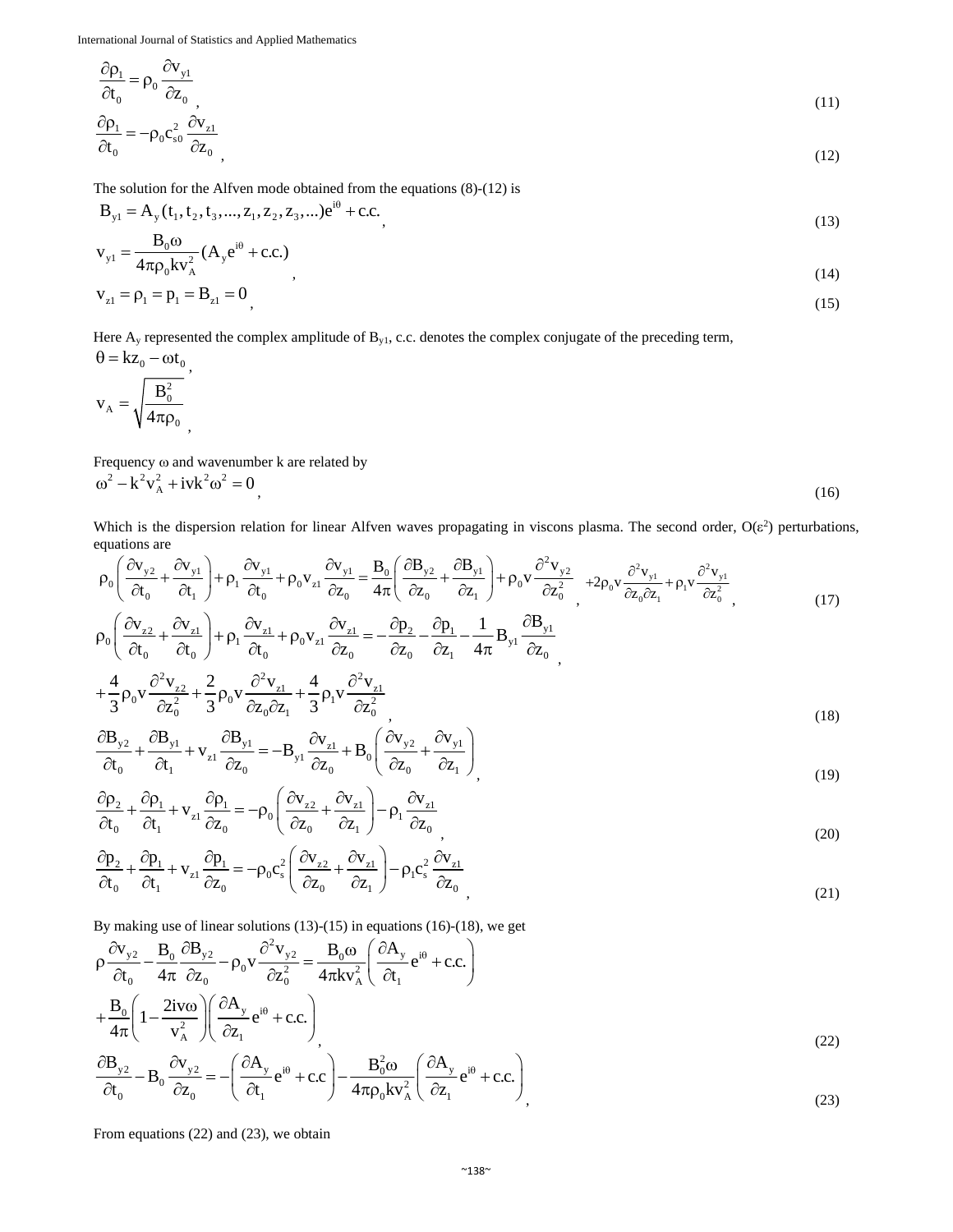$$
\frac{\partial^2 \mathbf{B}_{y2}}{\partial t_0^2} - \mathbf{v}_A^2 \frac{\partial^2 \mathbf{B}_{y2}}{\partial z_0^2} - \mathbf{v} \frac{\partial^3 \mathbf{B}_{y2}}{\partial z_0^2 \partial t_0} = (2i\omega - k^2 \mathbf{v}) \left( \frac{\partial A_y}{\partial t_1} e^{i\theta} + \text{c.c.} \right)
$$
  
+ 
$$
\frac{i}{k} \left( \omega^2 + k^2 \mathbf{v}_A^2 - i \mathbf{v} k^2 \mathbf{v}_A^2 \right) \left( \frac{\partial A_y}{\partial t_1} e^{i\theta} + \text{c.c.} \right)
$$
  
(24)

Using dispersion relation (16), equation (24) reduces to

$$
\frac{\partial^2 \mathbf{B}_{y2}}{\partial t_0^2} - \mathbf{v}_A^2 \frac{\partial^2 \mathbf{B}_{y2}}{\partial z_0^2} - \mathbf{v} \frac{\partial^3 \mathbf{B}_{y2}}{\partial z_0^2 \partial t_0} = \frac{i(\omega^2 + k^2 v_A^2)}{\omega} \left( \frac{\partial A_y}{\partial t_1} e^{i\theta} + c.c. \right) + \frac{2i\omega^2}{k} \left( \frac{\partial A_y}{\partial t_1} e^{i\theta} + c.c. \right)
$$
\n(25)

Since  $B_{y2}/B_{y1}$  must be bounded for all  $z_0$  and  $t_0$  in (25), so the condition of nonsecularity gives,

$$
\frac{\partial A_y}{\partial t_1} + \alpha \frac{\partial A_y}{\partial z_1} = 0
$$
\n(26)

where

$$
\alpha=\frac{2\omega^3}{k(\omega^2+k^2v_{\rm A}^2)}
$$

The equation (26) implies

$$
A_{y} = A_{y}(\xi, z_1, z_2, z_3, ..., t_2, t_3, ...),
$$

where

$$
\xi = z_1 - \alpha t_1
$$

From equations (16) and (25), we get the solution for  $B_{y2}$  and  $v_{y2}$  in the second order perturbation as

$$
B_{y2} = A_{y}^{(2)}(z_1, z_2, ..., t_1, t_2...)e^{2i\theta} + c.c.
$$
  
\n
$$
v_{y2} = -\frac{B_0 \omega}{4\pi k v_A^2} (A_y^{(2)} e^{2i\theta} + c.c.)
$$
  
\n(27)

where  $A_y^{(2)}$  will be determined in the next order approximation. Now in order to get the solutions for remaining variables  $v_{z2}$ ,  $\rho_2$ and  $p_2$  we eliminate  $p_2$  and  $p_2$  from the equations (18), (20) and (21) of the set of second order perturbations and obtain a differential equation for the variable  $v_{z2}$ 

$$
\frac{\partial^2 \mathbf{v} \mathbf{z}_{z2}}{\partial t_0^2} - \mathbf{c}_s^2 \frac{\partial^2 \mathbf{v}_{z2}}{\partial z_0^2} - \frac{4}{3} \mathbf{v} \frac{\partial^3 \mathbf{v}_{z2}}{\partial z_0^2 \partial t_0} = -\frac{\mathbf{k} \omega}{2\pi \rho_0} (\mathbf{A}_y^2 \mathbf{e}^{2\mathbf{i}\theta} + \mathbf{c}.\mathbf{c}.)
$$
\n(29)

On solving equation (29), we get

$$
v_{z2} = \frac{\omega}{8\pi\rho_0 k (v_A^2 - c_s^2 - \frac{2}{3}iv\omega)} (A_y^2 e^{2i\theta} + c.c.) + \overline{v}_{s2}(z_1, z_2, ..., t_1, t_2, ...)
$$
\n(30)

Using solution (30) in equations (20)-(21), we get the solutions for  $\rho_2$  and  $p_2$ .

$$
\rho_2 = \frac{1}{8\pi (v_A^2 - c_s^2 - \frac{2}{3}iv\omega)} (A_y^2 e^{2i\theta} + c.c.) + \overline{\rho}_2(z_1, z_2, ..., t_1, t_2, ...); \overline{\rho}_2 = \rho_0 \frac{\overline{v}_{z2}}{v_A}
$$
\n
$$
p_2 = \frac{c_s^2}{8\pi (v_A^2 - c_s^2 - \frac{2}{3}iv\omega)} (A_y^2 e^{2i\theta} + c.c.) + \overline{p}_2(z_1, z_2, ..., t_1, t_2, ...); \overline{p}_2 = c_s^2 \overline{\rho}_2
$$
\n(31)

where  $\overline{v}_{22}, \overline{p}_2, \overline{p}_2$  are slow functions of higher-order slow variables.

On observing the second order approximation equations (30) to (32) we see that the longitudinal components of Alfven mode appear due to the Lorentz force component and viscous term in equation (18). A coupling between the Alfven and the acoustic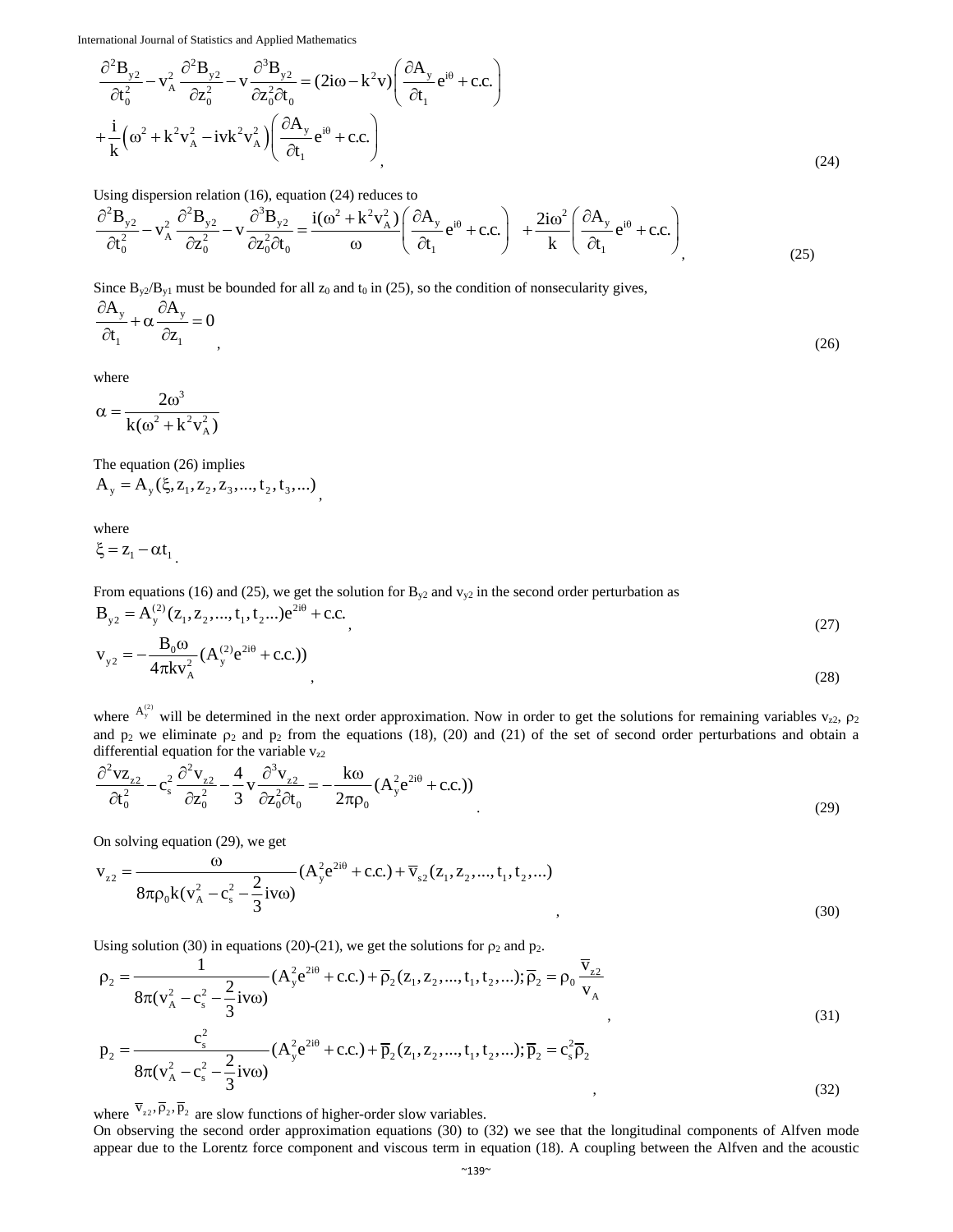modes also occur in this order. The results obtained till here are in agreement with that of Borcia and Ignat (1998) except for the fact that there occurs resonant interactions between the two types of modes when sound velocity coincides with the Alfven velocity in equations (26)-(28). On the contrary our equations do not show resonance when Alfven velocity matches with the sound velocity. This is because of the extra viscosity term which we have added in the equation of momentum. The perturbation method which we have adopted is valid in our study when

$$
\left|\frac{\mathbf{v}_{z2}}{\mathbf{v}_{\mathbf{A}}}\right|, \left|\frac{\mathbf{p}_2}{\mathbf{p}_0}\right|, \left|\frac{\mathbf{p}_2}{\mathbf{p}_0}\right| < 1
$$

i.e., if

$$
\frac{\mathbf{B}_{y'}}{\mathbf{B}_0} < \sqrt{2\left(1 - \beta - \frac{2\mathbf{i}v\omega}{3v_A^2}\right)}
$$
(33)

Here  $\beta$  is the ratio of sound velocity to that of Alfven velocity(i.e.  $c_s^2/v_A^2$ ) and  $B_y = \varepsilon A_y$  which represents the linear perturbation amplitude of the magnetic field induction after 0y axis. The third order,  $O(\varepsilon^3)$ , problem is

$$
\rho_0 \left( \frac{\partial v_{y3}}{\partial t_0} + \frac{\partial v_{y2}}{\partial t_1} + \frac{\partial v_{y1}}{\partial t_2} \right) + \rho_1 \left( \frac{\partial v_{y2}}{\partial t_0} + \frac{\partial v_{y1}}{\partial t_1} \right) \n+ \rho_2 \frac{\partial v_{y1}}{\partial t_0} + \rho_0 v_{x1} \left( \frac{\partial v_{y2}}{\partial z_0} + \frac{\partial v_{y1}}{\partial z_1} \right) + \rho_0 v_{x2} \frac{\partial v_{y1}}{\partial z_0} + \rho_1 v_{x1} \frac{\partial v_{y1}}{\partial z_0} \n= \frac{B_0}{4\pi} \left( \frac{\partial B_{y3}}{\partial z_0} + \frac{\partial B_{y2}}{\partial z_1} + \frac{\partial B_{y1}}{\partial z_2} \right) + \rho_0 v \frac{\partial^2 v_{y3}}{\partial z_0^2} \n+ 2\rho_0 v \frac{\partial^2 v_{y2}}{\partial z_0 \partial z_1} + \rho_0 v \frac{\partial^2 v_{y1}}{\partial z_1} + \rho_1 v \frac{\partial^2 v_{y2}}{\partial z_0^2} + 2\rho_1 v \frac{\partial^2 v_{y2}}{\partial z_0^2} + \frac{\partial^2 v_{y2}}{\partial z_0^2} + \rho_2 v \frac{\partial^2 v_{y1}}{\partial z_0^2} \n+ \rho_2 \frac{\partial v_{x1}}{\partial t_0} + \rho_0 v_{x1} \left( \frac{\partial v_{x2}}{\partial z_0} + \frac{\partial v_{y1}}{\partial z_1} \right) + \rho_1 \left( \frac{\partial v_{x2}}{\partial t_0} + \frac{\partial v_{x1}}{\partial t_1} \right) \n+ \rho_2 \frac{\partial v_{x1}}{\partial t_0} + \rho_0 v_{x1} \left( \frac{\partial v_{x2}}{\partial z_0} + \frac{\partial v_{y1}}{\partial z_1} \right) + \rho_0 v_{x2} \frac{\partial v_{x1}}{\partial z_0} + \rho_1 v_{x1} \frac{\partial v_{x1}}{\partial z_0} \n= -\frac{\partial p_3}{\partial z_0} - \frac{\partial p_2}{\partial z_1} - \frac{\partial p_1}{\partial z_1} - \frac{B_3}{
$$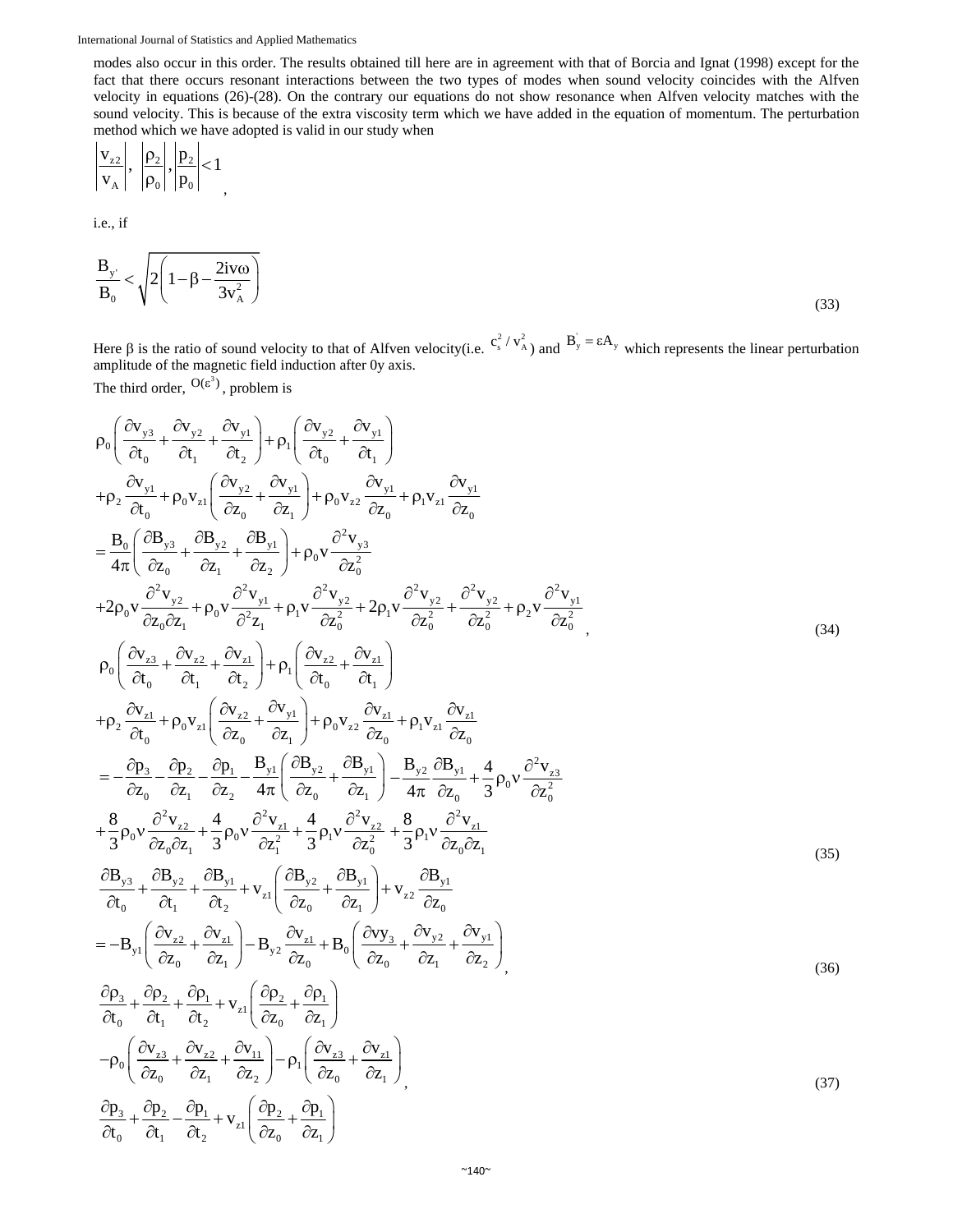$$
= -\rho_0 c_s^2 \left( \frac{\partial v_{z3}}{\partial z_0} + \frac{\partial v_{z2}}{\partial z_1} - \frac{\partial v_{z1}}{\partial z_2} \right) - \rho_1 c_{so}^2 \left( \frac{v_{z2}}{\partial z_0} + \frac{\partial v_{z1}}{\partial z_1} \right)
$$
\n(38)

Now we obtain the equations for  $p_3$  and  $B_{y3}$  with the help of first and second order solution as

$$
\frac{\partial^2 p_3}{\partial t_0^2} - c_s^2 \frac{\partial^2 p_3}{\partial z_0^2} - \frac{4}{3} v \frac{\partial^2 p_3}{\partial z_0 \partial t_0} = \frac{i(\omega + \frac{4}{3} v k)c_s^2}{8\pi (v_A^2 - c_s^2 - \frac{2}{3} i v \omega)} \left( \frac{\partial A_y^2}{\partial t_1} + \frac{\omega}{k} \frac{\partial A_y^2}{\partial z_1} \right) e^{i\theta} + c.c \right. \\
-\frac{2ikc_s^2}{8\pi (v_A^2 - c_s^2 - \frac{2}{3} i v \omega)} \left[ \left( \frac{\omega}{k} \frac{\partial A_y^2}{\partial t_1} + c_s^2 \frac{\partial A_y^2}{\partial z_1} - i \frac{16}{3} \omega v \frac{\partial A_y^2}{\partial z_1} \right) e^{2i\theta} + c.c \right] \\
-\frac{k^2 c_s^2}{4\pi} [9A_y A_y^{(2)} e^{3i\theta} + A_y^* A_y^{(2)} e^{i\theta} + c c] + \frac{c_s^2}{4\pi} \left[ 2ikA_y \frac{\partial A_y}{\partial z_1} e^{2i\theta} + c.c \right] \\
\frac{\partial^2 B_{y3}}{\partial t_0^2} - v_A^2 \frac{\partial^2 B_{y3}}{\partial z_0^2} - v \frac{\partial^3 B_{y3}}{\partial z^2 \partial t_0} = (i\omega - k^2 v) \left( \frac{\partial A_y}{\partial t_2} + \frac{\omega}{k} \frac{\partial A_y}{\partial z_2} \right) e^{i\theta} + c.c \right. \\
-\frac{\theta \omega (\omega + 3ik^2 v)}{8\pi \rho_0 (v_A^2 - c_s^2 - \frac{2}{3} i v \omega)} |A_y|^2 |A_y e^{i\theta} + c.c \right) \\
+i v_A^2 \left[ \left( \frac{\omega}{v_A^2} \frac{\partial A_y}{\partial t_2} + k \frac{\partial A_y}{\partial z_2} \right) e^{i\theta} + c.c \right] + \frac{i\omega v k^3}{8\pi \rho_0 (v_A^2 - c_s^2 - \frac{2}{3} i v \omega)} \\
[3A_y^3 e^{3i\theta} + |A_y|^2 |A_y e^{i\theta} + c.c] + \left[ \left( \frac{\omega^2}{v_A} - k
$$

In equation (39) the condition of nonsecularity for the  $e^{i\theta}$  term leads to  $A_y^{(2)} = 0$  (41)

This leads to the vanishing of the hydrodynamic components in the third approximation equations completely and annulling of the typical transversal components of the Alfven mode  $v_{y2}$ ,  $B_{y2}$ .

$$
i\left(\frac{\partial A_y}{\partial t_2} + \alpha \frac{\partial A_y}{\partial z_2}\right) - \frac{i\omega^2 v}{\omega^2 + k^2 v_A^2} \frac{\partial^2 A_y}{\partial z_1^2} + \frac{\omega}{\omega^2 + k^2 v_A^2} \left(\frac{\omega^2}{v_A} - \omega k + \frac{i\omega v k^2}{v_A}\right) A_y \overline{v}_{z2}
$$

$$
-\frac{\omega^3}{8\pi \rho_0 (\omega^2 + k^2 v_A^2) (v_A^2 - c_s^2 - \frac{2}{3} i v \omega)} |A_y|^2 A_y = 0
$$
(42)

#### **4. Discussion and conclusions**

In the absence of viscosity, equation (38) of Borcia and Ignat (1998) coincides with our equation (42). By using relation (16), the equation  $(42)$  takes the form

$$
i\left(\frac{\partial A_y}{\partial t_2} + \alpha \frac{\partial A_y}{\partial t_2}\right) + D \frac{\partial^2 A_y}{\partial z_1^2} + qA_y \overline{v}_{z2} - N |A_y|^2 A_y = 0
$$
\n(43)

where the dispersive coefficient D is given by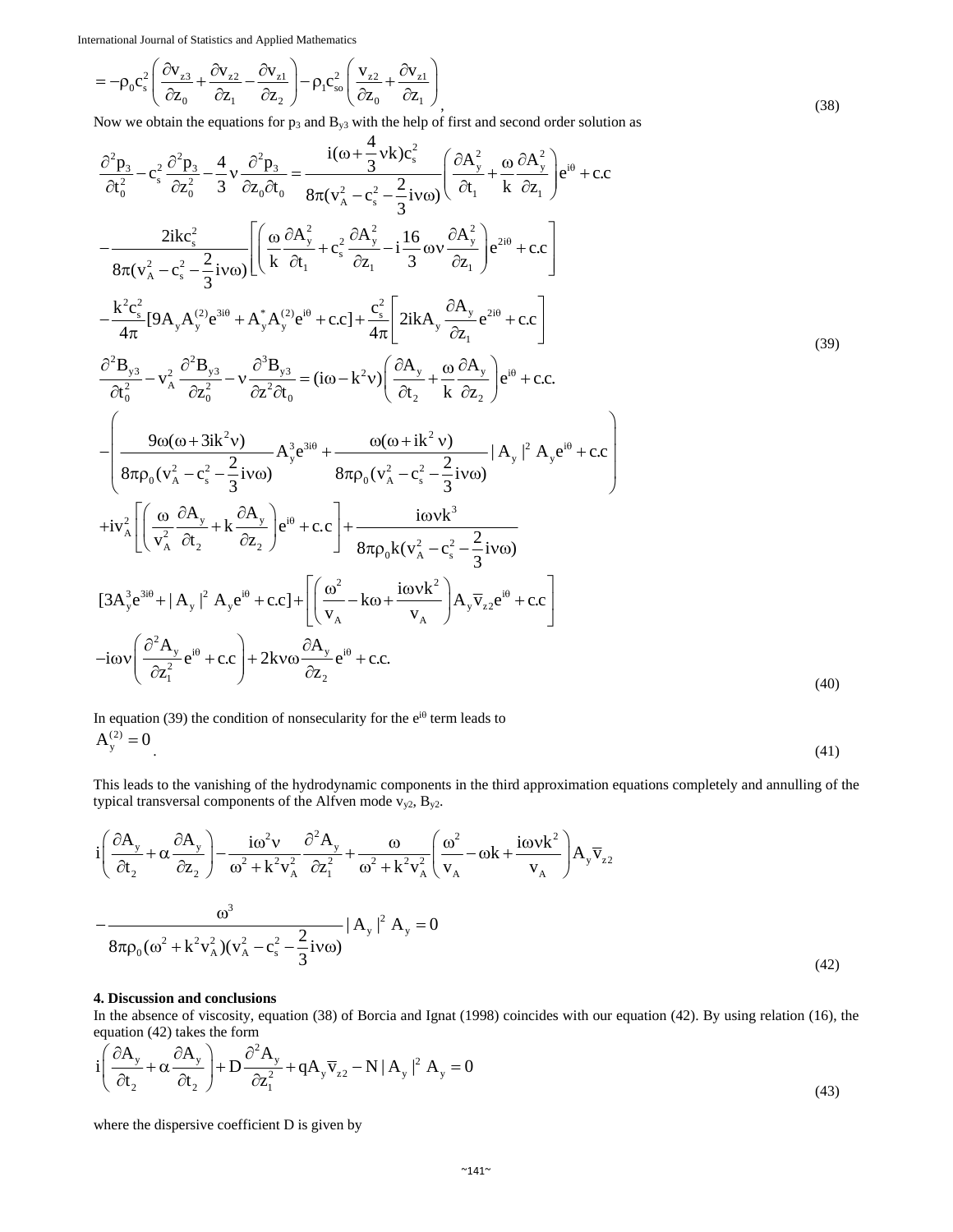$$
D = -\frac{i\omega^2 v}{\omega^2 + k^2 v_A^2}
$$

and the nonlinear coefficient N is given by

$$
N = \frac{\omega^3}{8\pi\rho_0(\omega^2 + k^2v_A^2)(v_A^2 - c_s^2 - \frac{2}{3}iv\omega)},
$$

and

$$
q = \frac{\omega}{\omega^2 + k^2 v_A^2} \left( \frac{\omega^2}{v_A^2} + k\omega + \frac{i\omega v k^2}{v_A} \right)_1
$$

which has mathematical similarity with the NLS obtained by Nakariakov *et al*. (1997). Introducing the transformations

$$
\xi = z_2 - \alpha t_2, \n\eta = z_1, \n\tau = t_2,
$$

We get the equation  $(43)$  in the following form

$$
i\frac{\partial A_y}{\partial \tau} + D \frac{\partial^2 A_y}{\partial \eta^2} = N |A_y|^2 A_y - qv_{z2}A_y
$$
\n(44)

This equation looks like the nonlinear Schrodinger equation (NLS) and has similarity with (41) the nonlinear Schrodinger equation obtained by Scheurwater (1990). The equation describes the evolution of solution and the solution has been discussed by several researchers (Kakutani and Sujimoto 1974; Mjolhus 1976; Mio *et al*. 1976; and Rauf and Tataronis 1995). An inverse scattering method has been developed to solve the NLS by Kaup and Newell (1978) and Kawata *et al*. (1980). Using a pseudopotential formulation. Hada *et al*. (1989) discussed and classified the stationary solutions of DNLS equation. They showed that the solutions consist of rich family of non-linear Alfven waves and solitons with parallel and oblique propagation directions. Many of the properties were reviewed by Mjolhus and Wyller (1986, 1988). A detailed study of he nature of the solutions can be found in the aove mentioned papers.

In the presence of viscosity, dispersive term appears in the non-linear Schrodinger Wave equation which do not appear when the viscous term is absent. Thus in the absence of viscosity order dispersive effects are required to contain the non-linear growth of the wave. It implies that the viscosity provides the dispersion term to the non-linear growth of the Alfven wave. Considering a plane wave solution.

$$
A_{y} = | A_{y} | \exp(i[ln - \Omega \tau])
$$

and substituting into the non-linear Schrodinger Wave equation (44), we obtain the following nonlinear dispersion relation

$$
\Omega = Dl^2 + N |A_y|^2 - q\overline{v}_{z2}
$$

Following Kumar and Srivastava (1990), the amplitude dependent relative frequency shift is given by 2

$$
\frac{\Delta \omega}{\omega} = \frac{N |A_{y}|^2 - q\overline{v}_{z2}}{\omega},
$$

And amplitude dependent wave number shift induced by nonlinearities is given by

$$
\frac{\Delta k}{k} = -\frac{N |A_y|^2 - q\overline{v}_{z2}}{k}
$$

It is useful to calculate the frequency and wave number shifts induced by nonlinearities from an experimental point of view. Our results would be useful in solar atmosphere and interstellar space, for example, Alfven waves propagating in solar corona and stellar winds derive by Alfven waves.